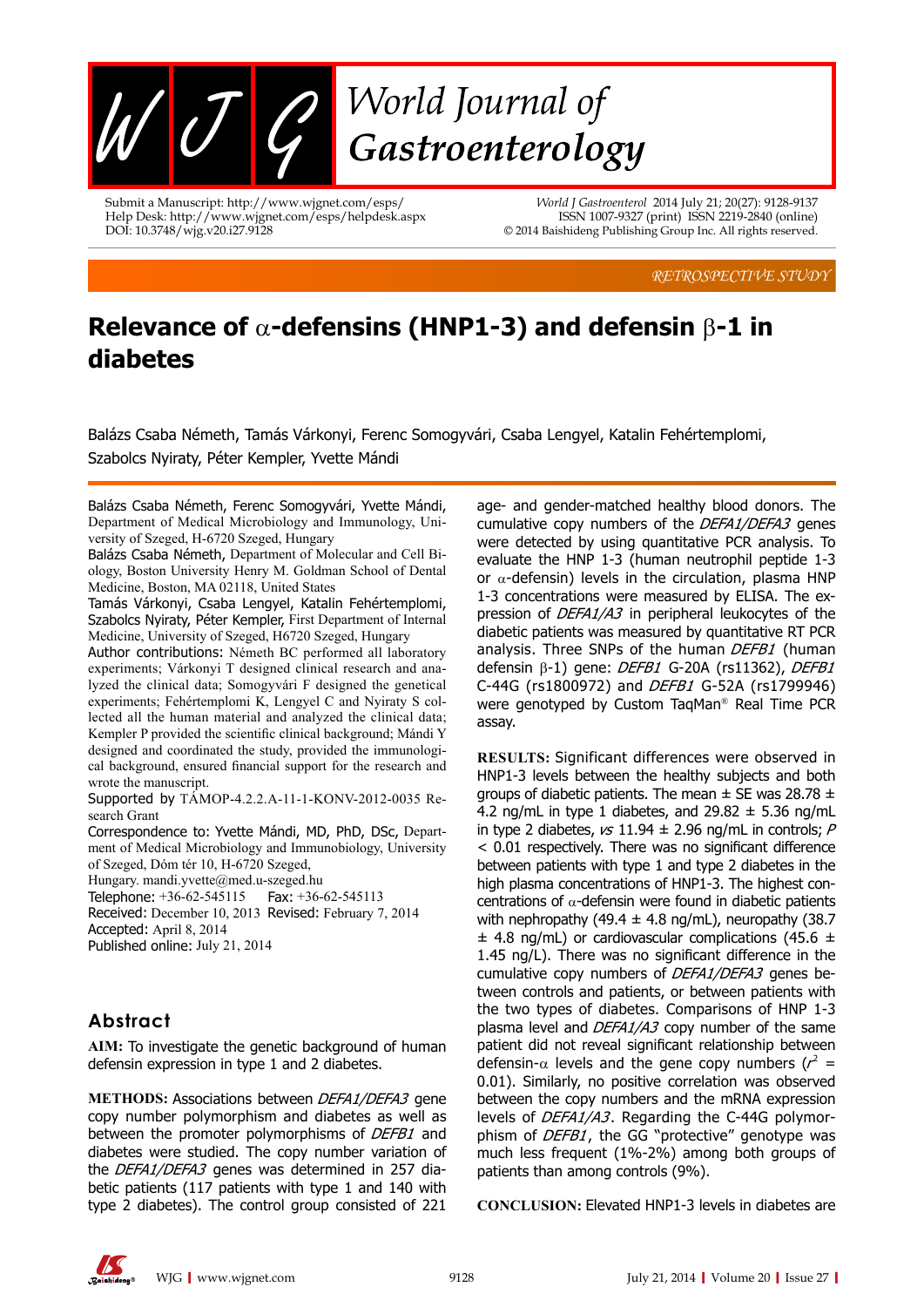independent of *DEFA1/DEFA3* copy numbers, but GG genotype of C-44G SNP in *DEFB1* gene may result in decreased defensin β-1 production.

© 2014 Baishideng Publishing Group Inc. All rights reserved.

**Key words:** α-defensins; HNP1-3; β-defensin 1; Diabetes; Copy number polymorphism; Single nucleotide polymorphism

**Core tip:** There is growing evidence of the role of innate immunity in diabetes To our knowledge our data provide the first report on a complex investigation of defensin-α and defensin  $β-1$  in type 1 and type 2 diabetes. The main conclusion of our manuscript is, that the elevated HNP1-3 levels in diabetes are independent of the *DEFA1/DEFA3* copy numbers, but the GG genotype of C-44G SNP in the *DEFB1* gene may result in a decreased level of defensin β-1 production. Our data support the view that both alpha and beta-defensins may have an important role in the pathogenesis of diabetes and diabetic complications.

Németh BC, Várkonyi T, Somogyvári F, Lengyel C, Fehértemplomi K, Nyiraty S, Kempler P, Mándi Y. Relevance of  $\alpha$ -defensins (HNP1-3) and defensin b-1 in diabetes. *World J Gastroenterol* 2014; 20(27): 9128-9137 Available from: URL: http://www.wjgnet.com/1007-9327/full/v20/i27/9128.htm DOI: http://dx.doi. org/10.3748/wjg.v20.i27.9128

### **INTRODUCTION**

Defensins are members of small antimicrobial peptides of the innate immune system $[1,2]$ . However, today these peptides are also known as danger signals or "alarmins" playing important roles in inflammation and immunity<sup>[3]</sup>. Mammalian defensins are divided into two major families, the α- and β-defensins. Human α-defensins include human neutrophil peptide 1-4 (HNP1-4) and intestinal human defensins (HD-5 and HD-6) produced by Paneth cells. Besides the antimicrobial effects, alpha defensins display chemotactic activity and induce proinflammatory cytokines<sup>[4-6]</sup>. HNPs increase the binding of low density lipoprotein (LDL) cholesterol to the endothelial surface suggesting that alpha defensins may modulate the development of atherosclerosis<sup>[7]</sup>. Neutrophil granulocytes are considered to be the primary cellular origin of  $\alpha$ -defensins; HNP 1-3 comprise 30%-50% of the granule proteins. HNPs can be released into the extracellular milieu following granulocyte activation as a consequence of degranulation, leakage, cell death, and lysis during inflammation<sup>[8]</sup>.  $\alpha$ -defensins are also involved in the formation of neutrophil extracellular traps<sup>[9]</sup>.

Human β-defensins make up another family of antimicrobial peptides $[1,10]$ . In addition to their antibacterial and antiviral effects, the chemoattractive function of these defensins has been shown to play a role in immunological reactions that protect the host from various pathogens $^{[11]}$ . While the expression of human defensin beta-1 (HBD1) is generally constitutive, the levels of human defensin beta-2 (HBD2) are inducible by proinflammatory cytokines and bacteria<sup>[10,12,13]</sup>. Human beta defensins are expressed by epithelial cells of the skin, gut, respiratory and urogenital tissues, the pancreas and the kidneys. HBD1 is also constitutively expressed by leukocytes<sup>[14-16]</sup>.

The level of defensin expression varies among individuals, and it has been suggested that this variation is due to genetic differences in the genes encoding defensins. Defensin genes have been mapped to  $8p22-p23^{17}$ . Two types of genetic polymorphisms have been identified in genes encoding defensins: copy number polymorphisms and single nucleotide poymorphisms (SNPs). Human defensin beta-1 (HBD-1) is encoded by the gene *DEFB1* (OMIM: 602056), in which several SNPs (single nucleotide polymorphisms) have been characterized. Three frequent SNPs at positions G-20A (rs11362), C-44G (rs 1800972) and G-52A (rs1799946) in the 5' -untranslated region (UTR) of *DEFB1* were described<sup>[18]</sup>. The untranslated variants influence HBD-1 expression or function<sup>[19]</sup>.

The cluster of human alpha-defensin genes on chromosome 8 includes the genes *DEFA1* (*OMIM:* 125220) and *DEFA3* (*OMIM:* 604522), which are copy-variables. The genes *DEFA1* and *DEFA3* differ only in a single base substitution in the coding sequence, corresponding to a single amino acid difference between the peptides encoded<sup>[20]</sup>. HNP 1-3 differs only in a single N-terminal acid, and the HNP-2 peptide lacks this residue and might be a proteolytic product of the other two peptides because no separate gene has been identified to encode  $HNP-2^{[21]}$ . Several copy number polymorphisms form the major source of genetic polymorphism of α-defensin genes *DEFA1* and *DEFA3*, encoding human neutrophil peptides HNP-1, -2 and  $3^{[20,22]}$ . These genes are present in a cluster that is close to but independent from the β-defensin cluster on 8p23. The total *DEFA1/ DEFA3* copy number has been found to range between 4 and 11 copies per diploid genome with 5 to 9 copies being the most common<sup>[22]</sup>.

To date, little is known about the genetic basis and the functions of  $\alpha$ - and β-defensins in diabetes. Infections are frequent in diabetic patients because the antimicrobial function of their immune response is impaired. It has been reported that mRNA levels of rat β-defensin-1 are significantly low in the kidneys, which may explain the high incidence of urinary tract infections in diabetes mellitus<sup>[23]</sup>. The effects of glucose and insulin on the β-defensin expression have recently been demonstrated $[24]$ , but no connection has been found between genetic polymorphisms of the *HBD1* gene and diabetes in a Brazilian study on diabetic children<sup>[25]</sup>.

Increased levels of alpha-defensin -1, -2 and -3 have recently been reported in patients with type 1 diabetes with nephropathy and in cardiovascular complica-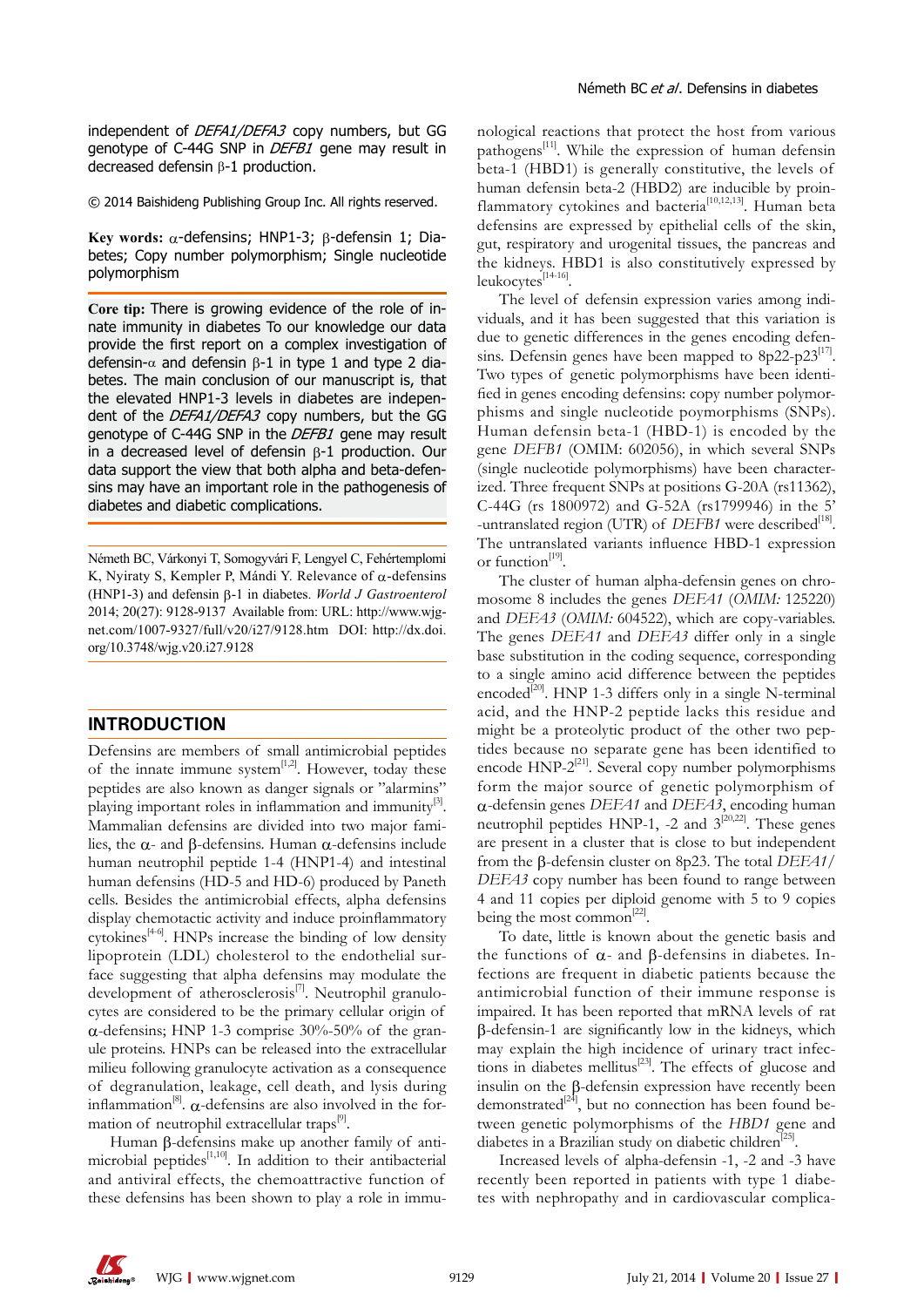tions<sup>[26,27]</sup>. It is tempting to speculate whether copy number polymorphisms and the *DEFA1/DEFA3* mRNA in the granulocytes may influence the levels of HNP1-3 in patients with types 1 and 2 diabetes.

The aim of our study was to investigate the genetic background of human defensin- $\alpha$  and human defensin β-1 production in adult patients with type 1 and type 2 diabetes, especially with complications. Therefore, we carried out an association study between *DEFA1/ DEFA3* copy number polymorphism and diabetes, and between the promoter polymorphisms of DEFB1 and diabetes. We also measured the plasma levels of HNP 1-3 in both types of diabetes, and the mRNA expression of *DEFA1/DEFA3* in leukocytes.

# **MATERIALS AND METHODS**

#### *Patients*

257 diabetic patients (122 men and 135 women) were enrolled in our study, which included 117 patients with type 1 and 140 patients with type 2 diabetes. All patients participating in the study were diagnosed according to the ADA criteria: Diagnosis and classification of diabetes mellitus. Diabetes Care 36 (Suppl 1) 2013. S64-S74.

The mean age of type 1 diabetic patients was 40.6 years  $\pm$  1.51 years, the mean duration of diabetes was 17.7  $\pm$  1.12 years, and their mean HbA1c was 8.86%  $\pm$ 0.17%. In type 2 diabetic subjects, the mean age was 58.4  $\pm$  1.27 years, the mean duration of diabetes was 14.5  $\pm$  0.8 years, and the mean HbA1c was  $8.03\% \pm 0.13\%$ .

Seventy-one subjects in the cohort had diabetic nephropathy (32 with type 1 and 39 with type 2 diabetes) defined as an albumin-to-creatinine ratio in a random spot collection being higher than 3.4 mg/mmol, or the protein content being over 300 mg/d in collected urine. Abnormal kidney function was described when the glomerular filtration rate (GFR) was lower than 60 mL/min per 1.73 m<sup>2</sup>.

One hunred twenty-one patients suffered from retinopathy (47 with type 1 and 68 with type 2 diabetes). This complication was evidenced as the presence of background or proliferative retinopathy, macular edema or diabetes-related blindness, or the administration of retinal photocoagulation therapy. The retinopathy status was checked by color stereo-ophthalmography and fluorescence angiography. Neuropathy was diagnosed in 95 patients (35 with type 1 and 60 with type 2 diabetes). Neuropathy was proven when abnormal peripheral sensory functions or altered lower limb tendon reflexes as well as impaired cardiovascular reflex tests were detected. 54 diabetic patients (14 with type 1 diabetes and 40 with type 2 diabetes) had previously been diagnosed with macrovascular disease including major coronary events, stroke or a transient ischemic attack, peripheral artery disease or amputation. A high number of the patients (182) had controlled hypertension (50 with type 1 and 132 with type 2 diabetes).

The control group consisted of 221 age- and gender-

matched healthy blood donors. These control subjects were selected from blood donors at the regional Center of Hungarian National Blood Transfusion Service, Szeged, Hungary. The exclusion criteria for blood donors were diabetes, nephropathy, hypertension, or ischemic heart disease. All cases and controls were of Hungarian ethnic origin and resident in Hungary. Informed consent was obtained from all patients and controls, and the local Ethics Committee gave prior approval to the study. All patients consented to the study and were treated according to the Patient Right Protection Act of our institutions and according to international guidelines.

# *Assay of HNP 1-3 concentration*

Blood samples containing EDTA were obtained from patients and controls. Plasma was isolated after the blood was centrifuged at 3000 g for 3 min and stored at -80 ℃ for further analysis. The HNP1-3 concentrations in plasma were determined by ELISA (Hycult-Biotech HK324, Uden, The Netherlands) according to the instructions of the manufacturer.

# *DNA isolation*

Genomic DNA purified from peripheral blood was used. Leukocyte DNA was isolated using the High Pure PCR Template Preparation Kit according to the instructions of the manufacturer (Roche Diagnostic GmbH, Mannheim, Germany). DNA concentrations were measured with a Qubit™ fluorometer (Invitrogen, Carlsbad, CA, United States) according to the instructions of the manufacturer. Genomic DNA was stored at -20 ℃ until further use.

# *Determination of DEFA1/DEFA3 gene copy numbers by quantitative real-time PCR*

Genomic DNA purified from peripheral blood was used. Gene copy number determination was carried out as previously described by Linzmeier $[20]$  with slight modifications. BIO-RAD CFX 96 instrument (Bio-Rad, Hercules, CA, United States) was used for quantitation. The reaction volume was 15 μL, containing 3 μL of DNA, 1 μmol  $L<sup>-1</sup>$  each of the primers, 7.5 μL of reaction buffer (Fermentas Probe/ROX qPCR MasterMix, Fermentas, Lithuania) and 0.6 μL EVAGreen (20 × EVAGreen™ Biotium Inc., Hayward, CA, United States). Forward primer: DEFA1 1 F (5' TAC CCA CTG CTA ACT CCA TAC 3'), reverse primer: DEFA1 1 R (5' GAA TGC CCA GAG TCT TCC C 3'); MPO (myeloperoxidase) reference gene primer set MPO 1 F (5' CCA GCC CAG AAT ATC CTT GG 3'), MPO 1 R (5' GGT GAT GCC TGT GTT GTC G 3'). PCR conditions were as follows: initial denaturation at 95 ℃ for 10 min followed by 40 cycles of denaturation (95 ℃ for 15 s) and extension (54 ℃ for 1 min).

Quantification was performed by monitoring the emitted fluorescence after each cycle of PCR reaction of genomic DNA samples in order to identify the exact time point at which the log-linear phase could be dis-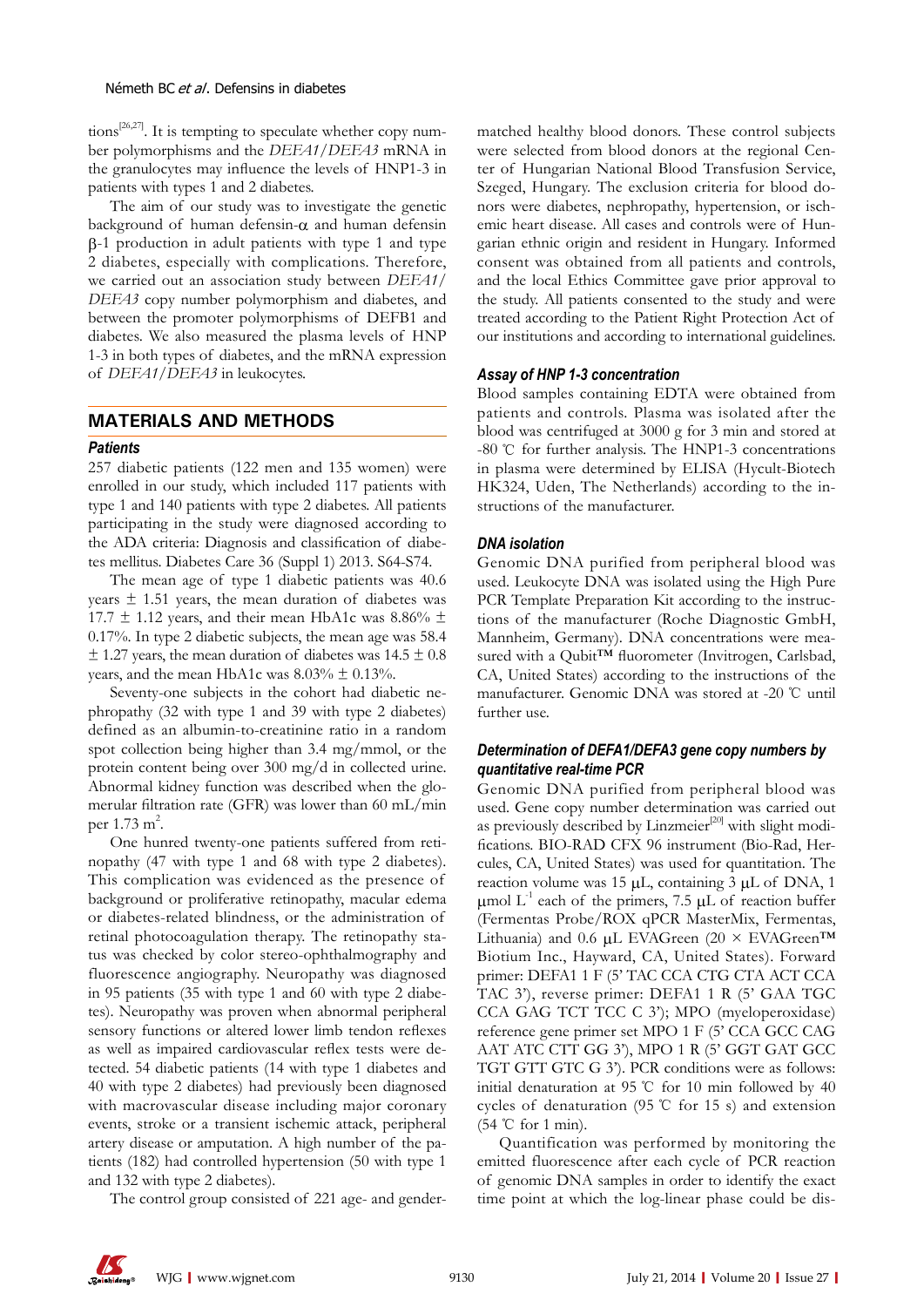tinguished from the background (crossing point). The precise amount of DNA added to each reaction mix was based on optical density. Each DNA sample was analyzed in triplicate, in 2 independent experiments.

#### *DEFA1/DEFA3 mRNA quantification by RT PCR*

We collected further 2 mL of venous blood in EDTA tubes from patients with diabetes and controls. Leukocytes from blood were separated by centrifugation at 1200 rpm/min for 15 min. By using the reverse transcription polymerase chain reaction (RT-PCR), we examined the expression of *DEFA1/DEFA3* mRNA in 24 patients with diabetes (12 cases of type 1 and 12 cases of type 2 diabetes). Total RNA was extracted with High Pure RNA isolation kit (Roche) according the manufacturer's instruction. RNA concentration was determined by the A260 value of the sample. Complementary DNA (cDNA) was generated from 1 μg total RNA using the High-Capacity cDNA Reverse Transcription Kit (Applied Biosystems) in a final volume of 20 μL. After reverse transcription, amplification was carried out by using Light Cycler Fast Start DNA Master<sup>PLUS</sup> SYBR Green I mix (Roche). Samples were loaded into capillary tubes and placed in the fluorescence thermocycler (LightCycler). Initial denaturation at 95 ℃ for 10 min was followed by 45 cycles of 95 ℃ for 10 s, annealing at 58 ℃ for 8 s, and elongation at 72 ℃ for 12 s. DEFA1/ DEFA3 sense, 5'-TCC CAG AAG TGG TTG TTT CC-3'; and antisense, 5'-GCA GAA TGC CCA GAG TCT TC-3', and for the housekeeping gene GAPDH (glyceraldehyde-3-phosphate dehydrogenase) sense, 5′ -AAG GTC GGA GTC AAC GGA TTT-3′; antisense, 5′-TGG AAG ATG GTG ATG GGA TTT-3′ primers were used to amplify specific products from cDNA samples. At the end of each run, melting-curve profiles were achieved by cooling the sample to 40 ℃ for 15 s, and then heating the sample slowly at 0.20 °C/s up to 95 °C with continuous measurement of the fluorescence to confirm the amplification of specific transcripts. Cycleto-cycle fluorescence emission readings were monitored and analyzed by using LightCycler software (Roche Diagnostics GmbH). All quantifications were normalized to the housekeeping *GAPDH* gene. Relative gene expression was determined by using the ∆∆Ct method.

#### *Genotyping of SNPs of human defensin beta-1 (DEFB1)*

Genotyping was performed by means of Custom Taq-Man® SNP Genotyping Assays (Applied Biosystems, CA). Fluorogenic minor groove binder probes were used for each case using the dyes 6-carboxyfluorescein (FAM; excitation, 494 nm) and VIC (excitation, 538 nm): betadefensin-1 polymorphisms *DEFB1* G-20A (rs11362) Applied Biosystems code c\_11636793\_20, *DEFB1* C-44G (rs1800972) c\_11636794\_10 and *DEFB1* G-52A (rs1799946) c\_11636795\_20. Thermal cycling was performed on ABI Prism 7000 sequence-detection PCR systems. The amplification mix contained the following ingredients: 7.5 μL of TaqMan® universal PCR master mix (Applied Biosystems, CA), 0.375 μL of primerprobe mix, 6.375 μL of RNase- and DNase-free water (Sigma), and 0.8 μL of sample DNA, in a total volume of 15 μL per single tube reaction. Assay conditions were 2 min at 50 ℃, 10 min at 95 ℃, and 40 cycles of 95 ℃for 15 s and 60 ℃ for 1 min. Each 96-well plate contained 90 samples of an unknown genotype and six reactions with reagents but no DNA. DNase-free water was used as nontemplate control. Initial and postassay analysis was performed by using the Sequence Detection System (SDS) version 2.1 software (Applied Biosystems, CA) as outlined in the TaqMan Allelic Discrimination Guide. Genotypes were determined visually based on the dye-component fluorescent emission data depicted in the X-Y scatter plot of the SDS software. Genotypes were also determined automatically by the signal processing algorithms in the software. Results of each scoring method were saved in two separate output files for later comparison.

#### *Statistical analysis*

Comparisons of plasma concentrations were carried out by the Mann-Whitney test and with two-tailed paired Student test. The level of significance of the genotype frequency of different *DEFB1* SNPs was analyzed by using the  $\chi^2$  test and the Fischer test. Levels  $P < 0.05$ indicated statistical significance. All statistical calculations were performed with the Graph Pad Prism 5.0 statistical program (GraphPad Software, San Diego CA. United States). The genotype frequencies for each polymorphism of DEFB1 were tested for deviation from the Hardy-Weinberg equilibrium by the  $\chi^2$  test with 1 degree of freedom.

#### **RESULTS**

## *Plasma levels of HNP1-3 in patients with type 1 and type 2 diabetes*

In a pilot study, plasma levels of α-defensin, HNP1-3, in 50 patients with type 1 diabetes and in 60 patients with type 2 diabetes were determined and compared with those of 50 healthy blood donors. There was a high individual variation in the plasma levels of  $\alpha$ -defensin, but significant differences were observed between the healthy subjects and both groups of diabetic patients. The mean value  $\pm$  SE was 28.78  $\pm$  4.2 ng/mL in patients with type 1 diabetes and 29.82  $\pm$  5.36 ng/mL in patients with type 2 diabetes  $\nu s$  11.94  $\pm$  2.96 ng/mL in controls  $(P < 0.01$  respectively). The difference between the high plasma concentrations of HNP1-3 in patients with type 1 or type 2 diabetes was not significant (Figure 1).

# *Plasma levels of HNP1-3 in diabetic patients with complications*

After that, we checked whether the generally high level of HNP1-3 in the peripheral blood of both groups (type 1 and type 2) of diabetic patients was connected to diabetic complications. Nephropathy was diagnosed in 71

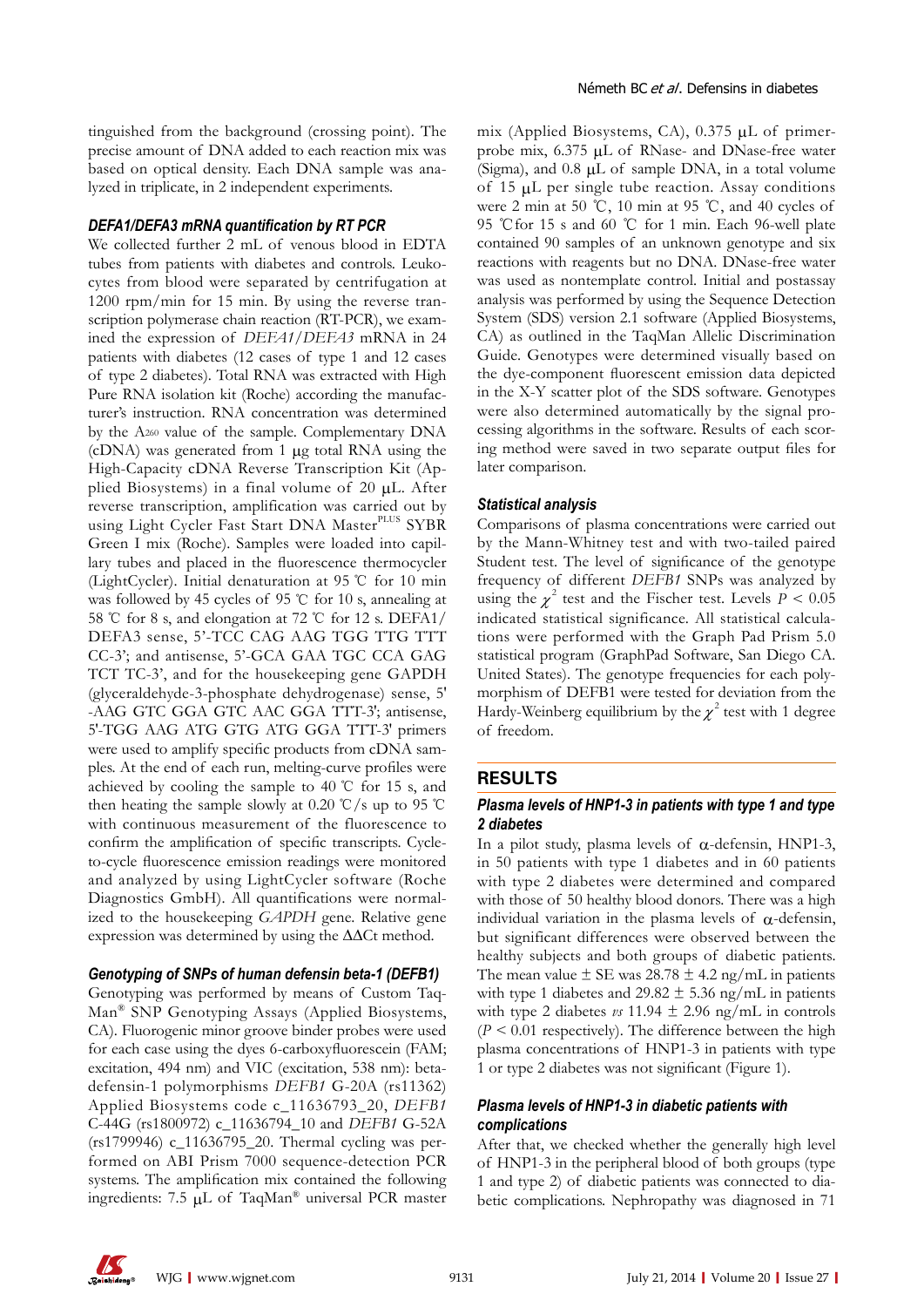

**Figure 1 Plasma levels of HNP1-3 in patients with type 1 and type 2 diabetes (DM1 and DM2) and healthy controls.** The line represents the mean plasma levels of HNP1-3. Significant differences as determined by Mann-Whitney test are indicated. NS: Not significant.



**Figure 2 Plasma levels of human neutrophil peptides in diabetic patients with different complications relative to those without complications, and to healthy controls.** Mean ± SE are indicated; significant differences between groups were determined by unpaired *t-*test*.*

patients (32 with type 1 and 39 with type 2 diabetes) and neuropathy in 95 ones (35 with type 1 and 60 with type 2 diabetes). 115 patients suffered from retinopathy (47 with type 1 and 68 with type 2 diabetes), 54 patients had cardiovascular diseases (14 with type 1 diabetes and 40 with type 2 diabetes), and 182 had hypertension (50 with type 1 and 132 with type 2 diabetes). Their data concerning the HNP1-3 levels were compared with those of the 67 patients who did not suffer from these complications, and with the data of the 100 healthy subjects (Figure 2). The highest HNP 1-3 concentrations were found in the diabetic patients with nephropathy (49.4  $\pm$  4.8 ng/mL) and with neuropathy (38.7  $\pm$  4.8 ng/mL) or with cardiovascular complications (45.6  $\pm$  1.4 ng/mL). These concentrations were significantly higher than those in the diabetic patients without complications (25.4  $\pm$  3.5



**Figure 3 Genomic copy number of** *DEFA1/DEFA3* **in patients with diabetes and in healthy blood donors.** Quantitative box-plot analysis (median, minimum, maximum value, 25% and 75% percentiles) of *DEFA1/A3* copy numbers determined in DNA samples from 133 controls, 100 patients with type 1 diabetes (DM1), and 100 patients with type 2 diabetes (DM2).

ng/mL). These data are in accordance with previous observations<sup>[26,27]</sup> of high levels of HNP 1-3 in type 1 diabetic patients with cardiovascular diseases. In a relatively smaller group of patients ( $n = 28$ ) with diabetic foot ulcer (20 with type 1 diabetes and 8 with type 2 diabetes), the HNP1-3 plasma levels were  $35.9 \pm 1.1$  ng/mL. These high HNP1-3 levels might be the consequence of the degranulation of recruited neutrophils from the skin frequently following infections. Our results suggest that in diabetic complications such as nephropathy, neuropathy and cardiovascular diseases, the HNP1-3 level in the circulation is elevated independently of the type of diabetes. All diabetic patients, with or without complications, exhibited significantly higher plasma levels of HNP1-3 than the control subjects (Figure 2).

#### *Copy number polymorphism of DEFA1/DEFA3*

The cumulative copy numbers of *DEFA1/DEFA3* were determined by using quantitative PCR analysis. In the control group, 133 DNA samples were used for copy number determination and 100 DNA samples of diabetic patients with type 1 or type 2 diabetes. There was no significant difference in copy number between the controls and the patients or between the patients with the two types of diabetes (Figure 3). In the control group, *DEFA1/DEFA3* copy numbers ranged from 4 to 15 per genome with a median number of 10 copies. The median copy number of *DEFA1/DEFA3* in the patients with type 1 diabetes was 10 copies per genome (range 5 to 16 copies), and that in the patients with type 2 diabetes was also 10 (range 5 to 15). Comparing the HNP 1-3 plasma level and the *DEFA1/A3* copy number of the same patient, no significant correlation was observed between defensin levels and genomic copy numbers  $(r^2 =$ 0.01; Figure 4.).

#### *DEFA1/DEFA3 gene expression*

The expression of *DEFA1/A3* was measured in the peripheral leukocytes of diabetic patients. *DEFA1/DEFA3* mRNA was determined in blood samples from 12 pa-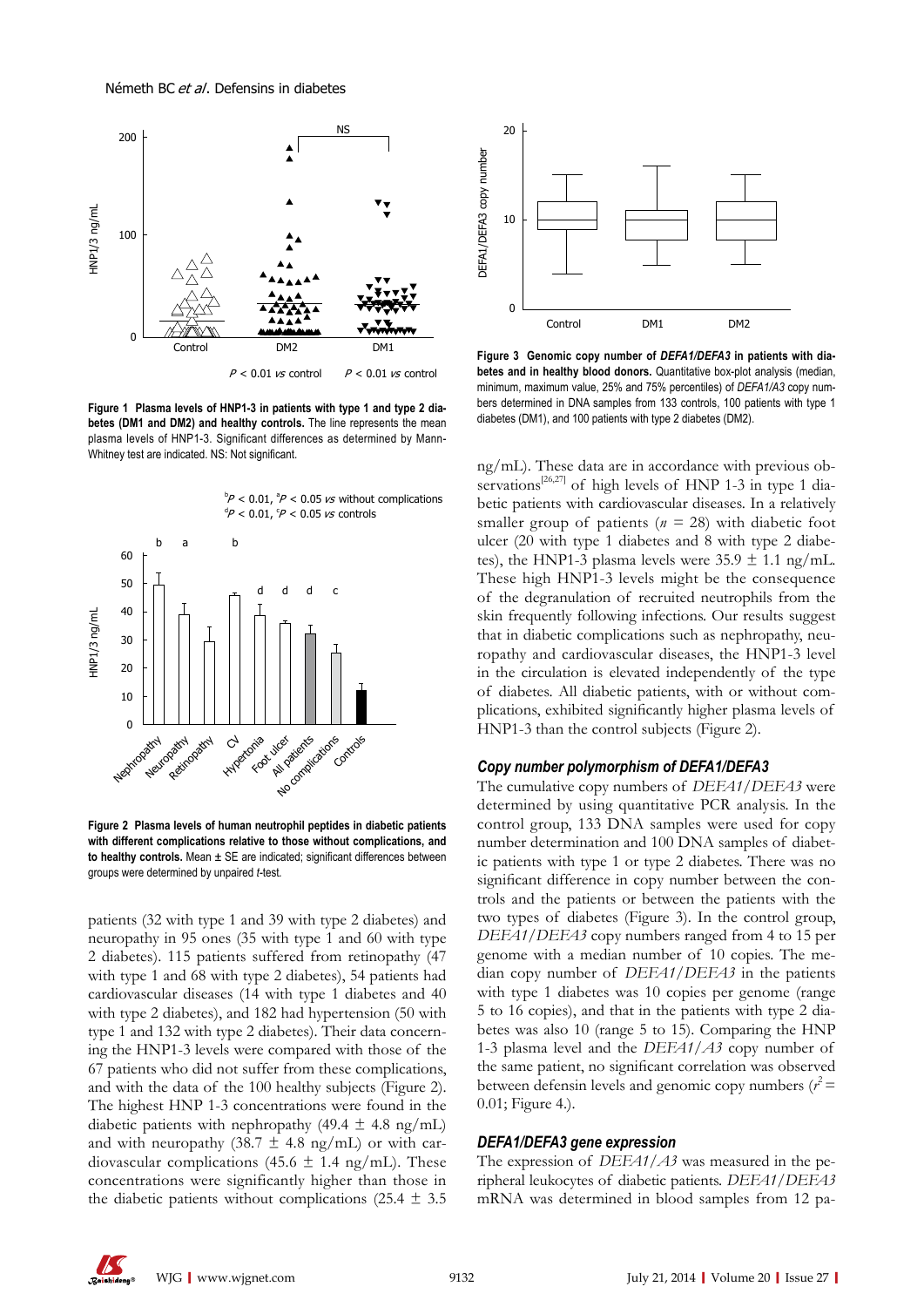

**Figure 4 Plasma levels of HNP1-3 in diabetic patients** *vs* **copy numbers of**  *DEFA1/DEFA3***.** The *DEFA1/A3* copy numbers were determined by quantitative PCR analysis and compared to the HNP1-3 plasma level of the same patient (50 with type 1 and 50 with type 2 diabetes).



**Figure 5 Relative mRNA expression levels of** *DEFA1/DEFA3* **in diabetic patients** *vs* **copy numbers of** *DEFA1/DEFA3***.** The *DEFA1/A3* copy numbers were determined by quantitative PCR analysis and compared to the *DEFA1/ DEFA3* mRNA measured by RT-PCR of the same patient (12 with type 1 and 12 with type 2 diabetes).

tients with type 1 and another 12 with type 2 diabetes, and the relative expressions of *DEFA1/DEFA3* were compared with the *DEFA1/DEFA3* copy numbers of the same patients (Figure 5). The data indicated that peripheral leukocytes had the ability to transcribe *DEFA1/ DEFA3* genes (mean  $\pm$  SE of relative expression 1.5  $\pm$ 0.28) and to biosynthetize HNP1-3 peptides. However, no positive correlation was observed between the copy numbers and the expression levels of the human neutrophil peptide 1-3 (Figure 5). The variation in expression levels between individuals did not exhibit a positive correlation with the copy number. Similarly, the expression of specific mRNA in the leukocytes for HNP 1-3 did not parallel the HNP 1-3 plasma levels (data not shown).

# *DEFB1 G-20A, DEFB1 G-52A and DEFB1 C-44G polymorphisms*

The genotypic distributions of *DEFB1* G-20A, and *DEFB1* G-52A and *DEFB1* C-44G polymorphisms are presented in Table 1.

The distribution of the *DEFB1* G-20A genotypes was in accordance with the Hardy-Weinberg equilibrium

#### Németh BC et al. Defensins in diabetes

| Table 1 Genotypes of DEFB1 G-20A, DEFB1 G-52A, and<br><b>DEFB1 C-44G</b> polymorphisms in patients with diabetes $n$ (%) |             |           |          |                            |
|--------------------------------------------------------------------------------------------------------------------------|-------------|-----------|----------|----------------------------|
| DEFB1 G-20A                                                                                                              | GG          | <b>GA</b> | AA       | $\chi^2$ test <sup>1</sup> |
| Patients with diabetes<br>$n = 257$                                                                                      | 82 (32)     | 131(51)   | 44 (17)  | 0.568                      |
| Type 1 diabetes<br>$n = 117$                                                                                             | 36(31)      | 60(51)    | 21(18)   | 0.775                      |
| Type 2 diabetes<br>$n = 140$                                                                                             | 46(33)      | 71 (51)   | 23(16)   | 0.573                      |
| Controls<br>$n = 200$                                                                                                    | 62(31)      | 96 (48)   | 42(21)   |                            |
| DEFB1 G-52A                                                                                                              | GG          | <b>GA</b> | AA -     | $\chi^2$ test <sup>1</sup> |
| Patients with diabetes<br>$n = 257$                                                                                      | 114 (44)    | 104(40)   | 39(15)   | 0.572                      |
| Type 1 diabetes<br>$n = 117$                                                                                             | 52 (44)     | 47(40)    | 18(17)   | 0.702                      |
| Type 2 diabetes<br>$n = 140$                                                                                             | 62(44)      | 57(41)    | 21(15)   | 0.658                      |
| Controls<br>$n = 200$                                                                                                    | 80 (40)     | 84 (42)   | 36(18)   |                            |
| DEFB1 C-44G                                                                                                              | <b>CC</b>   | CG        | GG       | $\chi^2$ test <sup>1</sup> |
| Patients with diabetes<br>$n = 257$                                                                                      | $156(61) +$ | 95 (37)   | $6(2)^2$ | 0.002                      |
| Type 1 diabetes<br>$n = 117$                                                                                             | 70 (60)     | 44 (37)   | 3(2.5)   | 0.01                       |
| Type 2 diabetes<br>$n = 140$                                                                                             | 86 (61)     | 51(36)    | 3(2)     | 0.003                      |
| Controls<br>$n = 200$                                                                                                    | 90(45)      | 92(46)    | 18(9)    |                            |
|                                                                                                                          |             |           |          |                            |

 $\chi^2$  test *vs* controls; <sup>2</sup> Fisher test *vs* controls, *P* = 0.001, OR = 9.136, 95%CI: 3.512-23.82; +: Fisher test *vs* controls, *P* = 0.0009, OR = 2.005, 95%CI: 1.218-2.746.

both in the control population and in the patients (*p =* 0.912 and  $P = 0.795$ , respectively). There was no significant difference in genotype distribution between the patients overall and the healthy controls. Similarly, no significant differences in genotypes were observed when the patients were grouped according to type 1 and type 2 diabetes.

As concerns the *DEFB1* G-52A SNP, distribution of the genotypes was in accordance with the Hardy-Weinberg equilibrium both in the control population and in the patients  $(P = 0.252$  and  $P = 0.181$ , respectively). We did not detect any significant difference in genotypes between the patients and the controls, either in type 1 or type 2 diabetes.

The genotypic distribution of DEFB1 C- 44G polymorphism is shown in Table 1.

The distribution of genotypes was in accordance with the Hardy-Weinberg equilibrium among the patients with diabetes (*p =* 0.151) and also in the control population ( $P = 0.722$ ). But there was a significant difference in genotype distribution between the patients overall and the healthy controls  $\chi^2$  test,  $P = 0.002$ ). The frequency of the GG genotype was significantly lower in both types of diabetes (2.5% and 2%, respectively) than in the healthy controls (9%) (Fisher test *vs* control,  $P =$ 0.001, OR = 9.136, 95%CI: 3.512-23.82). Conversely, the prevalence of the *DEFB1* CC genotype was 61 % in the group of diabetic patients *vs* 45% in the controls (Fisher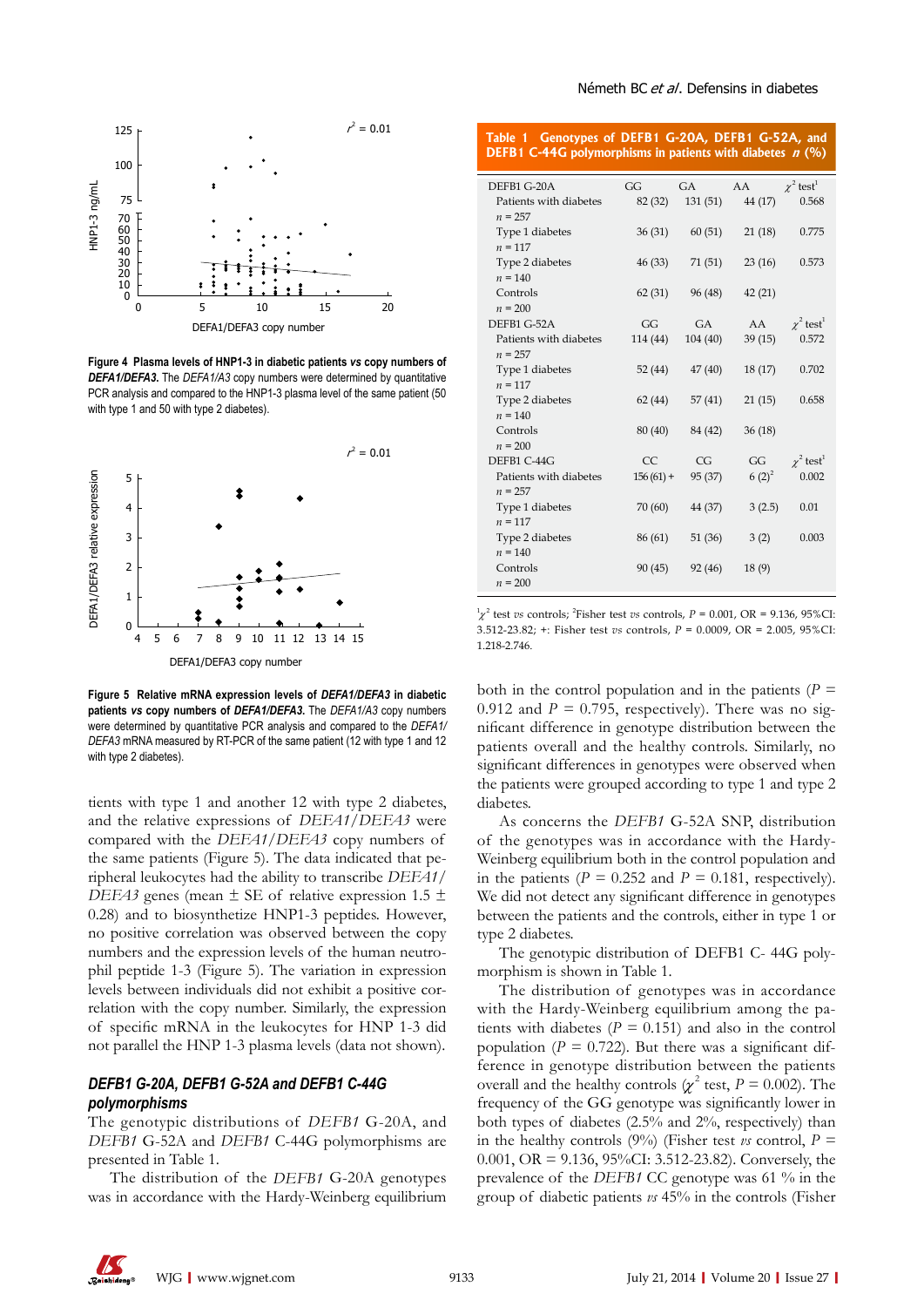test:  $P = 0.0009$ , OR = 2.055, 95%CI: 1.248-2.746). When the patients were grouped according to the diabetic complications, there was a lower frequency of the GG genotype among the patients with nephropathy and among those with neuropathy (1.4% and 1%, respectively).

# **DISCUSSION**

HNP1-3 levels in the circulation were measured, and the copy number variation of *DEFA1/A3* genes was determined in diabetic patients. The diabetic patients exhibited overall higher plasma levels of HNP 1-3 ( $\alpha$ -defensin) with either type 1 or type 2 form of the disease than the healthy controls. The highest concentrations of HNPs were detected in patients with nephropathic or neuropathic and cardiovascular complications. An essential question arises as to why an increased concentration of plasma  $α$ -defensin (HNP1-3) level is associated with type 1 and type 2 diabetes, especially in the event of diabetic complications such as nephropathy, neuropathy or cardiovascular problems. The explanation might be that the elevation in the plasma HNP1-3 level is the consequence of the decreased renal degradation of the peptides in patients with advanced nephropathy $^{[26]}$ . HNP 1-3 promote the accumulation of low density lipoprotein in the vasculature, inhibit fibrinolytic activity on the surface of vascular cells, and accumulate in the intima of atherosclerotic plaques. Therefore, HNP 1-3 may have clinical implications in diabetic patients with hypercholesteremia or vascular dysfunction<sup>[7,27]</sup>.

The association of high levels of HNP1-3 in patients with neuropathy in type 1 and type 2 diabetes is yet to be clarified. The next question is whether there is an increased gene expression responsible for the elevated plasma levels of  $α$ -defensins. Our study revealed that there was no correlation between HNP1-3 plasma levels and the copy numbers of *DEFA1/A3* genes. The effect of copy number variations in *DEFA1/DEFA3* on the disease or even on the plasma concentrations of the peptides remain unclear. Controversal data have been published about the correlation between *DEFA1/A3* copy number and the α-defensin peptide concentration. Linzmeier and Ganz<sup>[20]</sup> have shown that the intracellular HNP1-3 levels in human neutrophils are proportional to the copy numbers of the *DEFA1* and *DEFA3* genes Copy numbers of *DEFA1/A3* may be proportional to the intracellular levels of HNP1-3 in neutrophil granulocytes but possibly not to the circulating HNP1-3 levels. Additionally, a discrepancy between gene copy number and the HNP1-3 protein levels has recently been reported in septic patients<sup>[28]</sup>. There are several potential explanations of the discrepancy between the gene copy number and the plasma levels. HNP1-3 is stored primarily in the granules of neutrophils and is released into the circulation during the activation of the neutrophils. Moreover, it might also be due to different transcriptional mechanisms modulating these genes or to an increased

distance between the regulators of the genes<sup>[28,29]</sup>.

The fact that in our study no significant correlation was observed between the genomic copy number variation of *DEFA1/DEFA3* and the mRNA expression levels (Figure 5) suggests that the degranulation rather than the increased gene expression may be responsible for the increased plasma HNP 1-3 levels in diabetes.

Similar observations have been published about the copy number polymorphism and expression level variation of *DEFA1* and *DEFA3* genes<sup>[22]</sup>. In that study, the combined expression levels of *DEFA1/A3* and the genomic copy number have not been correlated, suggesting the superimposed influence of trans-acting factors.

It is noteworthy that there are several examples of the absence of a correlation between copy number polymorphisms and the relative transcription level $[29]$ .

There are no direct data showing that exaggerated degranulation is linked to diabetic complications, or it is higher in DM patients than in controls. However, it has recently been published that pro-inflammatory conditions during hyperglycemia favor NET - neutrophil extracellular traps - formation<sup>[30]</sup>, and HNP 1-3 are also involved in the formation of neutrophil extracellular traps<sup>[9]</sup>. It is noteworthy that diabetes is associated with low grade, sub-clinical and chronic inflammation characterized by abnormal cytokine production. Therefore, the diabetic microenvironment can induce NET formation, which may result in a basic high HNP-1 concentration in the circulations.

In order to detect whether increased mRNA expression is responsible for elevated defensin levels in diabetic patients, quantitative RT-PCR reactions were performed. Expression of specific mRNA in the leukocytes was observed for HNP 1-3 but not parallel with HNP1-3 plasma levels. The mRNA values between patients and controls were rather equal (mean  $\pm$  SE of relative expression  $1.5 \pm 0.28$  *vs*  $1.49 \pm 0.35$ , respectively) suggesting that not an increased gene expression may be responsible for increased plasma levels of HNP 1-3. Our findings were in good correlation with the observations of Fang *et al*<sup>31</sup>, that is, α-defensin genes were constitutively transcribed at low level in mature neutrophils, but they were not inducible.

Eosinophils with transcriptionally active  $\alpha$ -defensin production have recently been detected in the capillary blood of diabetic patients<sup>[32]</sup>. Eosinophils but not neutrophils displayed the augmentation of transcriptional activation of  $\alpha$ -defensin expression. In our study, the majority of the cells in peripheral venous blood were neutrophils; therefore, our purified DNA and RNA samples were derived mostly from neutrophils.

The present study demonstrated that the distributions of the C-44G genotypes were different between patients with diabetes and healthy controls, whereas the frequency of the GG genotype was significantly higher in the control population. It indicates that the presence of G allele probably leads to strengthened HBD1 antimicrobial activity, which is less frequent in patients with

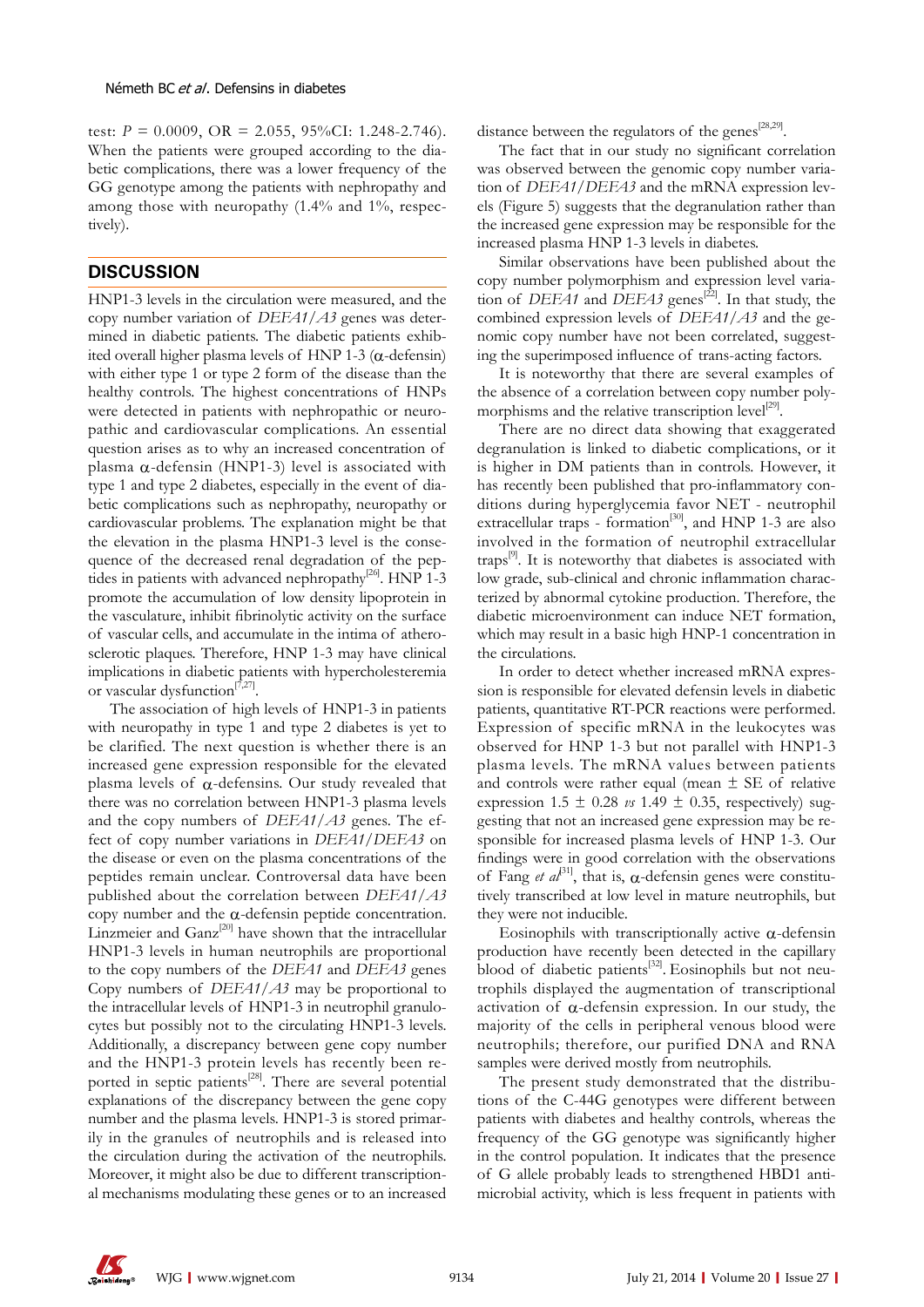diabetes. The G allele of C-44G SNP generates a putative binding site for nuclear factor κB (NF-κB), and it is very likely to induce an overexpression. The proposed effect of this SNP could partially explain why the GG genotype was considered to be a protective genotype in atopic dermatitis<sup>[33]</sup> and also in the susceptibility to Candida colonization in diabetic patients<sup>[34]</sup>. Conversely, in these studies, subjects carrying the CC genotype at the -44 locus site of the gene were at a greater risk of acquiring infection. It has been recently suggested that the C allele of *DEFB1* C-44G SNP probably abrogates NF- $\kappa$ B-dependent *DEFB1* upregulation<sup>[35]</sup>.

These data are consistent with our present observation that the GG phenotype could also be protective in diabetes, and *vice versa*, the higher frequency of CC genotype might be connected with lower expression of human defensin β-1. Among the 257 patients with diabetes, only 6 (2%) were GG homozygotes, and 61% of the patients were CC homozygotes, as compared with 45% of CC homozygotes in the control group. Furthermore, the number of GG homozygotes was even lower (1%) among patients with nephropathy and neuropathy. These observations draw the attention to the importance of *DEFB1* polymorphisms in diabetes, especially in the cases with nephropathy and neuropathy. Foot ulcerations in diabetic patients are often combined with infections. None of the 28 patients with foot ulcer displayed GG genotype of C- 44G SNP of DEFB1 gene. A high blood glucose level itself can result in low levels of  $β$ -defensin<sup>[23]</sup>, and it might be further downregulated in humans as a consequence of C-44G polymorphism. It is noteworthy that insulin is an important factor mediating hBD-1 expression<sup>[24]</sup>.

Taken together, our study demonstrated elevated levels of α-defensin (HNP1-3) in type 1 and type 2 diabetes, which were more pronounced when there were diabetic complications. However, there was no correlation between the circulating HNP1-3 levels and the *DEFA1/DEFA3* copy number. Similarly, no correlation was found between the mRNA expression and the copy number variation. Further studies are needed to explore whether the elevated  $\alpha$ -defensin levels of the plasma in diabetes are causally linked to this disease and its complications, or they are simply the consequences of the degranulation of neutrophils under pathologic conditions. Whatever the mechanism, the elevated HNP1-3 level might not be genetically determined or at least independent of the copy number variation of the *DEFA1/ DEFA3* genes. In contrast, the CC genotype of the C-44G SNP of *DEFB1* was more frequent in diabetic patients than in healthy controls, which draws the attention to the genetic background of a potentially impaired function of hBD1 (human defensin β-1) in diabetes. These data support the view that both alpha and betadefensins may have important roles in the pathogenesis of diabetes and diabetic complications. Our results should be regarded as preliminary results, which should be confirmed on a larger series of patients in a future multicenter study.

# **ACKNOWLEDGMENTS**

We thank Mrs.Györgyi Müller for expert technical assistance.

# **COMMENTS COMMENTS**

### *Background*

There is a growing evidence of the role of innate immunity in diabetes. Defensins are members of small antimicrobial peptides of the innate immune system. **I**n addition to their antibacterial and antiviral effects, immunologic functions of defensins has been shown to play a role in the homeostasis. To date, little is known about the genetic basis and the functions of  $α-$  and  $β$ -defensins in diabetes. The aim of this study was to investigate the genetic background of human defensin- $\alpha$  and human defensin β-1 production in adult patients with type1 and type 2 diabetes, especially with complications.

#### **R***esearch Frontiers*

Neutrophil granulocytes are considered to be the primary cellular origin of α-defensins; HNP 1-3. HNPs can be released into the extracellular milieu following granulocyte activation as a consequence of degranulation, leakage, cell death, and lysis during inflammation. Human beta defensins are expressed mainly by epithelial cells of the skin, gut, respiratory and urogenital tissues, the pancreas and the kidneys. The level of defensin expression varies among individuals, and it has been suggested that this variation is due to genetic differences in the genes encoding defensins.

#### *Innovations and breakthroughs*

These data provide the first report about a complex investigation of defensinalpha and defensin β-1 in type 1 and type 2 diabetes. Increased levels of alpha-defensin -1, -2 and -3 have recently been reported in patients with type 1 diabetes with nephropathy and in cardiovascular complication. In this study not only HNP1-3 levels in the circulation were measured, but also the copy number variation of *DEFA1/A3* genes was determined in diabetic patients, together with the expression of *DEFA1/A3* in peripheral leukocytes. Several SNPs (single nucleotide polymorphisms) have been characterized of human *DEFB1* (human defensin β-1) gene in previous studies. In this complex study the authors demonstrated that elevated HNP1-3 levels in diabetes are independent of *DEFA1/DEFA3* copy numbers, but the GG genotype of C-44G SNP in *DEFB1* gene may result in decreased β1-defensin production.

#### *Applications*

The data support the view, that both alpha and beta-defensins may have an important role in the pathogenesis of diabetes and diabetic complications. The results may contribute to a better understanding of the roles of defensins in the pathomechanism of diabetes and may represent a future possibility toward broadening of the prognostic laboratory markers.

#### *Terminology*

HNP 1-3 are Human Neutrophil Peptides, members of the human  $\alpha$ -defensin family. Human defensin β-1 (HBD1) is the member of another family of antimicrobial peptides. Two types of genetic polymorphisms have been identified in genes encoding defensins: copy number polymorphisms and single nucleotide poymorphisms (SNPs). Several copy number polymorphisms form the major source of genetic polymorphism of α-defensin genes DEFA1 and *DEFA3*, encoding human neutrophil peptides Human defensin beta-1 (HBD-1) is encoded by the gene *DEFB1.* Three frequent SNPs at positions G-20A (rs11362), C-44G (rs 1800972) and G-52A (rs1799946) in the 5'-untranslated region (UTR) of *DEFB1* were described. The untranslated variants influence HBD-1 expression or function.

#### *Peer review*

The current manuscript addresses the role of defensins in patients with type 1 and type 2 diabete. The authors, in addition to the protein levels, correlate absolute mRNA expression to the diabetic patients. The authors explain the biological role/relevance of the defensine increase.

## **REFERENCES**

1 **Ganz T**. Defensins: antimicrobial peptides of innate immunity. *Nat Rev Immunol* 2003; **3**: 710-720 [PMID: 12949495

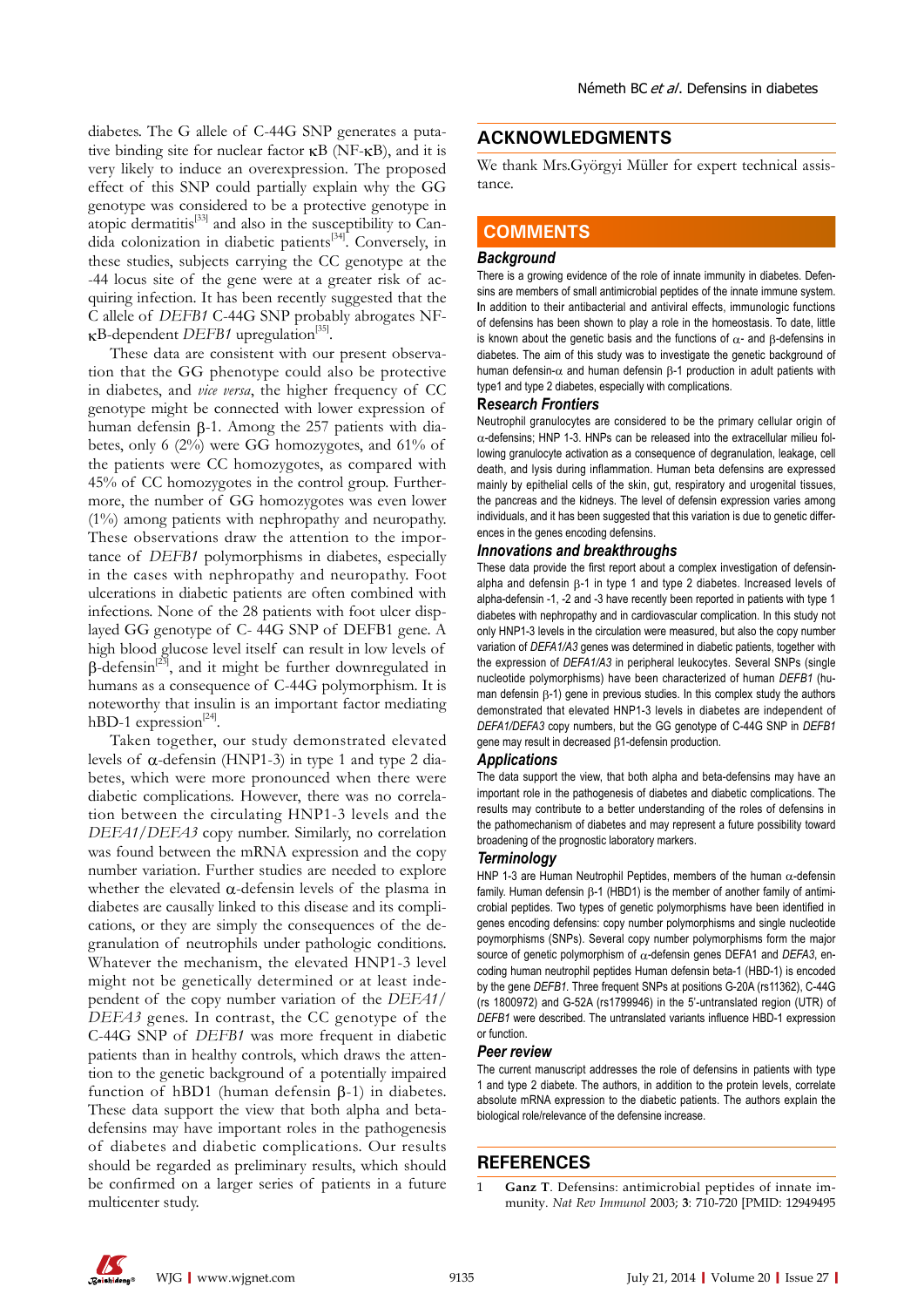### Németh BC et al. Defensins in diabetes

DOI: 10.1038/nri1180]

- 2 **Chen H**, Xu Z, Peng L, Fang X, Yin X, Xu N, Cen P. Recent advances in the research and development of human defensins. *Peptides* 2006; **27**: 931-940 [PMID: 16226346 DOI: 10.1016/j.peptides.2005.08.018]
- 3 **Oppenheim JJ**, Yang D. Alarmins: chemotactic activators of immune responses. *Curr Opin Immunol* 2005; **17**: 359-365 [PMID: 15955682 DOI: 10.1016/j.coi.2005.06.002]
- 4 **Bowdish DM**, Davidson DJ, Hancock RE. A re-evaluation of the role of host defence peptides in mammalian immunity. *Curr Protein Pept Sci* 2005; **6**: 35-51 [PMID: 15638767 DOI: 10.2174/1389203053027494]
- 5 **Chertov O**, Yang D, Howard OM, Oppenheim JJ. Leukocyte granule proteins mobilize innate host defenses and adaptive immune responses. *Immunol Rev* 2000; **177**: 68-78 [PMID: 11138786 DOI: 10.1034/j.1600-065X.2000.17702.x]
- Yang D, Biragyn A, Kwak LW, Oppenheim JJ. Mammalian defensins in immunity: more than just microbicidal. *Trends Immunol* 2002; **23**: 291-296 [PMID: 12072367 DOI: 10.1016/ s1471-4906(02)02246-9]
- 7 **Quinn K**, Henriques M, Parker T, Slutsky AS, Zhang H. Human neutrophil peptides: a novel potential mediator of inflammatory cardiovascular diseases. *Am J Physiol Heart Circ Physiol* 2008; **295**: H1817-H1824 [PMID: 18805897 DOI: 10.1152/ajpheart.00472.2008]
- 8 **Ganz T**. Extracellular release of antimicrobial defensins by human polymorphonuclear leukocytes. *Infect Immun* 1987; **55**: 568-571 [PMID: 3643886]
- Papayannopoulos V, Zychlinsky A. NETs: a new strategy for using old weapons. *Trends Immunol* 2009; **30**: 513-521 [PMID: 19699684 DOI: 10.1016/j.it.2009.07.011]
- 10 **Pazgier M**, Hoover DM, Yang D, Lu W, Lubkowski J. Human beta-defensins. *Cell Mol Life Sci* 2006; **63**: 1294-1313 [PMID: 16710608 DOI: 10.1007/s00018-005-5540-2]
- 11 **Dürr M**, Peschel A. Chemokines meet defensins: the merging concepts of chemoattractants and antimicrobial peptides in host defense. *Infect Immun* 2002; **70**: 6515-6517 [PMID: 12438319 DOI: 10.1128/iai.70.12.6515-6517.2002]
- 12 **Boman HG**. Antibacterial peptides: basic facts and emerging concepts. *J Intern Med* 2003; **254**: 197-215 [PMID: 12930229 DOI: 10.1046/j.1365-2796.2003.01228.x]
- 13 **De Smet K**, Contreras R. Human antimicrobial peptides: defensins, cathelicidins and histatins. *Biotechnol Lett* 2005; **27**: 1337-1347 [PMID: 16215847 DOI: 10.1007/s10529-005-0936-5]
- 14 **Zhao C**, Wang I, Lehrer RI. Widespread expression of betadefensin hBD-1 in human secretory glands and epithelial cells. *FEBS Lett* 1996; **396**: 319-322 [PMID: 8915011 DOI: 10.1016/0014-5793(96)01123-4]
- 15 **Schnapp D**, Reid CJ, Harris A. Localization of expression of human beta defensin-1 in the pancreas and kidney. *J Pathol* 1998; **186**: 99-103 [PMID: 9875146]
- 16 **Duits LA**, Ravensbergen B, Rademaker M, Hiemstra PS, Nibbering PH. Expression of beta-defensin 1 and 2 mRNA by human monocytes, macrophages and dendritic cells. *Immunology* 2002; **106**: 517-525 [PMID: 12153515 DOI: 10.1046/ j.1365-2567.2002.01430.x]
- 17 **Hollox EJ**, Barber JC, Brookes AJ, Armour JA. Defensins and the dynamic genome: what we can learn from structural variation at human chromosome band 8p23.1. *Genome Res* 2008; **18**: 1686-1697 [PMID: 18974263 DOI: 10.1101/ gr.080945.108]
- 18 **Dörk T**, Stuhrmann M. Polymorphisms of the human betadefensin-1 gene. *Mol Cell Probes* 1998; **12**: 171-173 [PMID: 9664579 DOI: 10.1006/mcpr.1998.0165]
- **Sun CQ**, Arnold R, Fernandez-Golarz C, Parrish AB, Almekinder T, He J, Ho SM, Svoboda P, Pohl J, Marshall FF, Petros JA. Human beta-defensin-1, a potential chromosome 8p tumor suppressor: control of transcription and induction of apoptosis in renal cell carcinoma. *Cancer Res* 2006; **66**: 8542-8549 [PMID: 16951166 DOI: 10.1158/0008-5472.can-06-0294]
- 20 **Linzmeier RM**, Ganz T. Human defensin gene copy number polymorphisms: comprehensive analysis of independent variation in alpha- and beta-defensin regions at 8p22-p23. *Genomics* 2005; **86**: 423-430 [PMID: 16039093 DOI: 10.1016/ j.ygeno.2005.06.003]
- 21 **Selsted ME**, Ouellette AJ. Mammalian defensins in the antimicrobial immune response. *Nat Immunol* 2005; **6**: 551-557 [PMID: 15908936 DOI: 10.1038/ni1206]
- 22 **Aldred PM**, Hollox EJ, Armour JA. Copy number polymorphism and expression level variation of the human alphadefensin genes DEFA1 and DEFA3. *Hum Mol Genet* 2005; **14**: 2045-2052 [PMID: 15944200 DOI: 10.1093/hmg/ddi209]
- 23 **Froy O**, Hananel A, Chapnik N, Madar Z. Differential effect of insulin treatment on decreased levels of beta-defensins and Toll-like receptors in diabetic rats. *Mol Immunol* 2007; **44**: 796-802 [PMID: 16740310 DOI: 10.1016/j.molimm.2006.04.009]
- Barnea M, Madar Z, Froy O. Glucose and insulin are needed for optimal defensin expression in human cell lines. *Biochem Biophys Res Commun* 2008; **367**: 452-456 [PMID: 18178160 DOI: 10.1016/j.bbrc.2007.12.158]
- 25 **Guimarães RL**, Segat L, Rocha CR, Brandão LA, Zanin V, Araujo J, Naslavsky MS, de Lima Filho JL, Crovella S. Functional polymorphisms of DEFB1 gene in type 1 diabetes Brazilian children. *Autoimmunity* 2009; **42**: 406-413 [PMID: 19811257]
- Saraheimo M, Forsblom C, Pettersson-Fernholm K, Flyvbjerg A, Groop PH, Frystyk J. Increased levels of alphadefensin (-1, -2 and -3) in type 1 diabetic patients with nephropathy. *Nephrol Dial Transplant* 2008; **23**: 914-918 [PMID: 18003664 DOI: 10.1093/ndt/gfm711]
- 27 **Joseph G**, Tarnow L, Astrup AS, Hansen TK, Parving HH, Flyvbjerg A, Frystyk J. Plasma alpha-defensin is associated with cardiovascular morbidity and mortality in type 1 diabetic patients. *J Clin Endocrinol Metab* 2008; **93**: 1470-1475 [PMID: 18211979 DOI: 10.1210/jc.2007-1910]
- 28 **Chen Q**, Hakimi M, Wu S, Jin Y, Cheng B, Wang H, Xie G, Ganz T, Linzmeier RM, Fang X. Increased genomic copy number of DEFA1/DEFA3 is associated with susceptibility to severe sepsis in Chinese Han population. *Anesthesiology* 2010; **112**: 1428-1434 [PMID: 20502117 DOI: 10.1097/ ALN.0b013e3181d968eb]
- 29 **Henrichsen CN**, Chaignat E, Reymond A. Copy number variants, diseases and gene expression. *Hum Mol Genet* 2009; **18**: R1-R8 [PMID: 19297395 DOI: 10.1093/hmg/ddp011]
- Joshi MB, Lad A, Bharath Prasad AS, Balakrishnan A, Ramachandra L, Satyamoorthy K. High glucose modulates IL-6 mediated immune homeostasis through impeding neutrophil extracellular trap formation. *FEBS Lett* 2013; **587**: 2241-2246 [PMID: 23735697 DOI: 10.1016/j.febslet.2013.05.053]
- 31 **Fang XM**, Shu Q, Chen QX, Book M, Sahl HG, Hoeft A, Stuber F. Differential expression of alpha- and beta-defensins in human peripheral blood. *Eur J Clin Invest* 2003; **33**: 82-87 [PMID: 12492457 DOI: 10.1046/j.1365-2362.2003.01076]
- 32 **Neuwirth A**, Dobeš J, Oujezdská J, Ballek O, Benešová M, Sumník Z, Včeláková J, Koloušková S, Obermannová B, Kolář M, Stechová K, Filipp D. Eosinophils from patients with type 1 diabetes mellitus express high level of myeloid alpha-defensins and myeloperoxidase. *Cell Immunol* 2012; **273**: 158-163 [PMID: 22248881 DOI: 10.1016/ j.cellimm.2011.12.001]
- 33 **Prado-Montes de Oca E**, García-Vargas A, Lozano-Inocencio R, Gallegos-Arreola MP, Sandoval-Ramírez L, Dávalos-Rodríguez NO, Figuera LE. Association of beta-defensin 1 single nucleotide polymorphisms with atopic dermatitis. *Int Arch Allergy Immunol* 2007; **142**: 211-218 [PMID: 17108702 DOI: 10.1159/000097023]
- Jurevic RJ, Bai M, Chadwick RB, White TC, Dale BA. Singlenucleotide polymorphisms (SNPs) in human beta-defensin 1: high-throughput SNP assays and association with Candida carriage in type I diabetics and nondiabetic controls. *J Clin*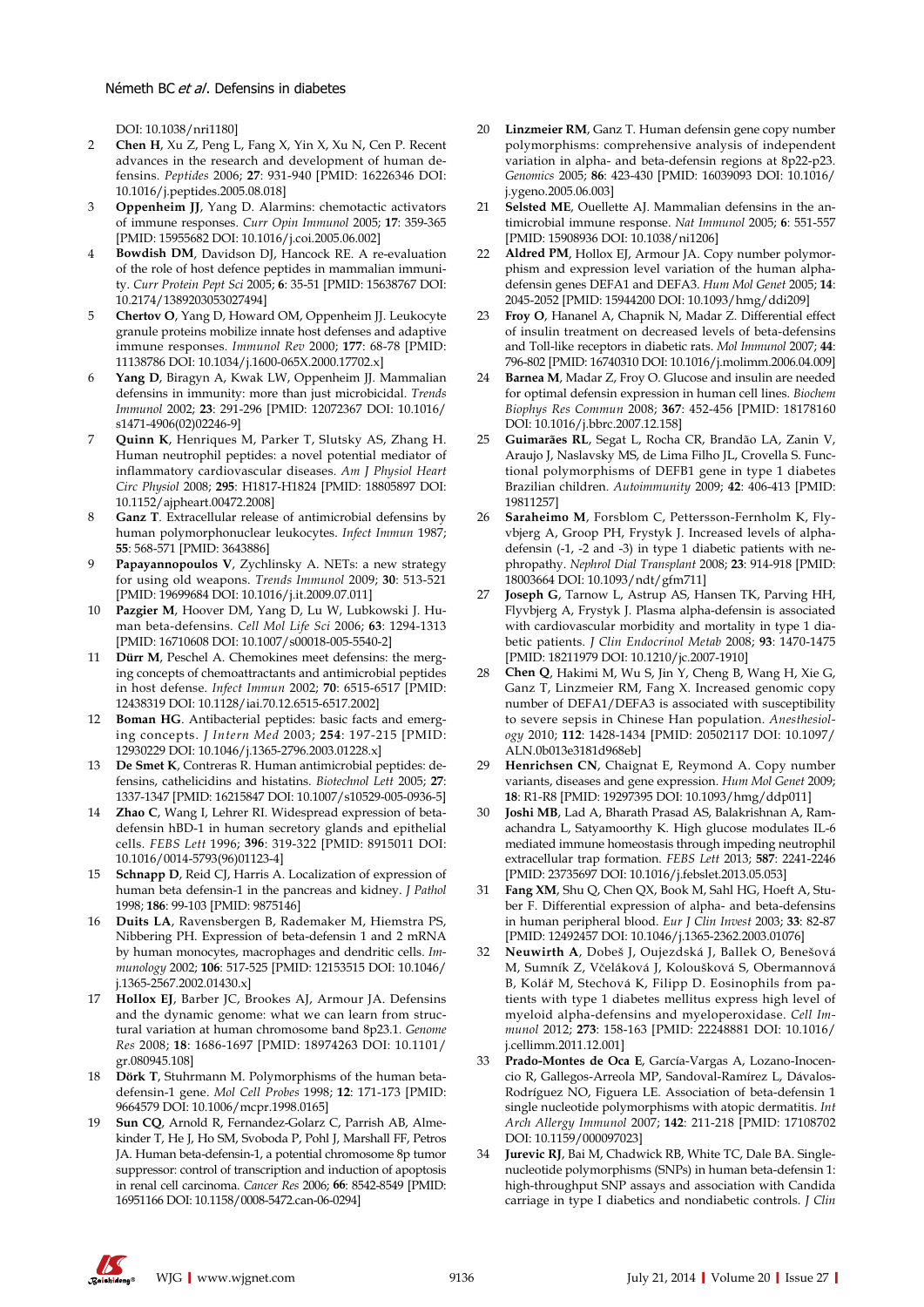*Microbiol* 2003; **41**: 90-96 [PMID: 12517831 DOI: 10.1128/ jcm.41.1.90-96.2003]

35 **Prado-Montes de Oca E**, Velarde-Félix JS, Ríos-Tostado JJ, Picos-Cárdenas VJ, Figuera LE. SNP 668C (-44) alters a

NF-kappaB1 putative binding site in non-coding strand of human beta-defensin 1 (DEFB1) and is associated with lepromatous leprosy. *Infect Genet Evol* 2009; **9**: 617-625 [PMID: 19460328 DOI: 10.1016/j.meegid.2009.03.006]

> **P- Reviewers**: Kanda N, Kietzmann T **S- Editor**: Ma YJ **L- Editor**: A **E- Editor**: Liu XM